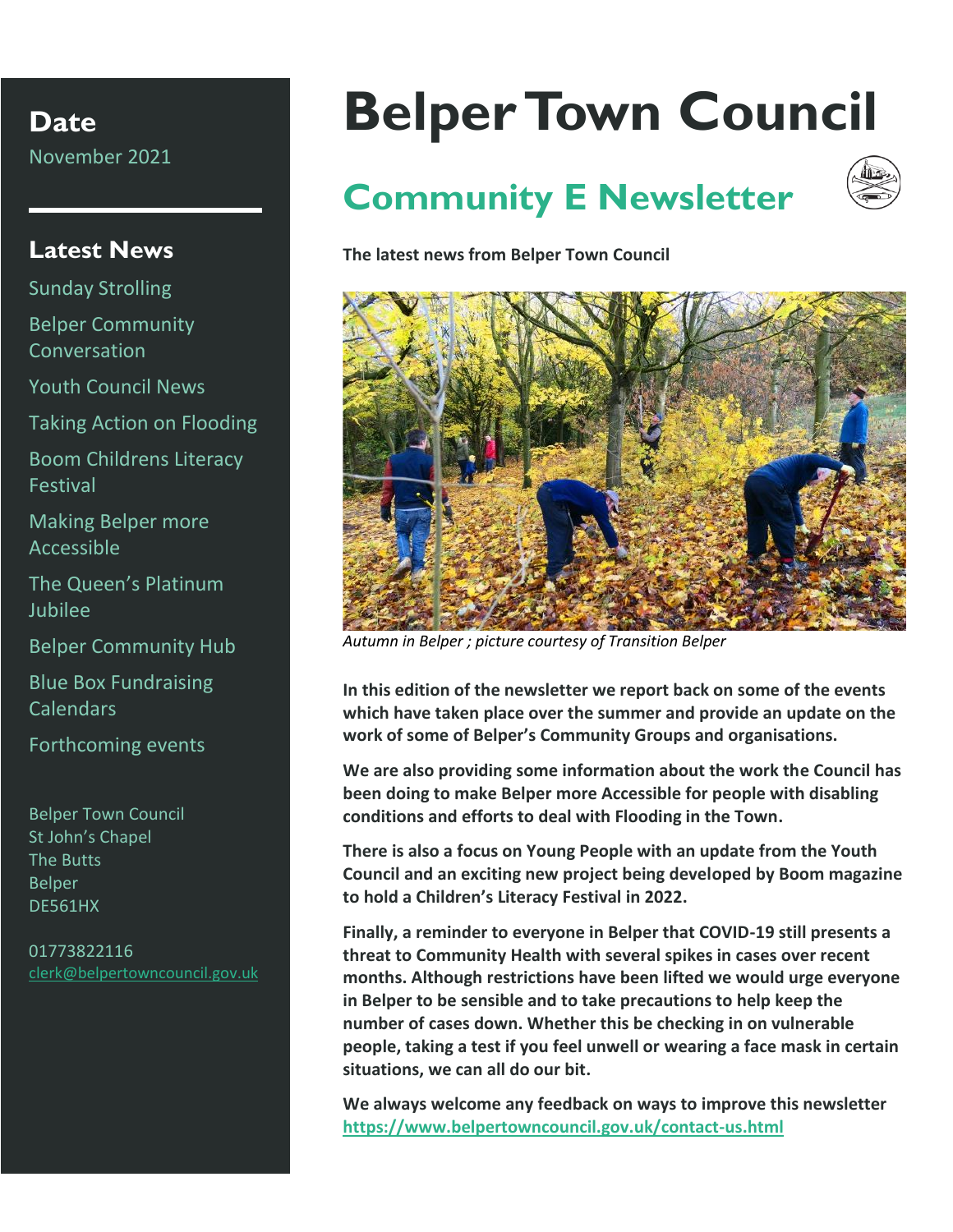







#### **Sunday Strolling**

**Using funding from the Government's "Welcome Back" scheme we have organised 2 Sunday Stroll events where roads in the town have been closed to vehicles to help make for a more safe and pleasant experience for people accessing the town centre. Unfortunately, due to safety reasons caused by bad weather we were forced to cancel the Sunday Stroll planned for October 31st. We hope to hold more Sunday Stroll events in the New Year**

# **Belper Community Conversation**

**Transition Belper recently held the Belper Community Conversation event at Strutts Community Centre. The event gave local people the opportunity to have their say on the priorities for Belper particularly in relation to issues such as Climate Change. The Council helped with some of the preparations for the event and is looking forward to receiving details of the main conclusions in order to assist with its forward planning.** 

### **Youth Council News**

**This year's Belper Town Youth Council met for the first time on the 4th of October 2021.** 

**The youth council consists of 16 members from every Belper school, a home-schooled student, Blend students, a guide and a scout. At our meeting we discussed our views on Belper and things we hope to improve. A few different topics came up such as sports clubs, behaviour in the community and litter, but the one topic that seemed to dominate our conversation was climate change.** 

**Climate change is a pressing issue that affects us all, especially the youth because we will be the ones living with the issues caused by unresolved climate change. At the Youth Council came up with ideas on how we in Belper could help battle it. Some of the suggestions were more bins, events to help raise awareness about the environment, sources of renewable energy and many other interesting proposals. We hope to make Belper an even better place and that we can make a difference, it is our future.**

**Article submitted by Poppy Wilson ( picture opposite )**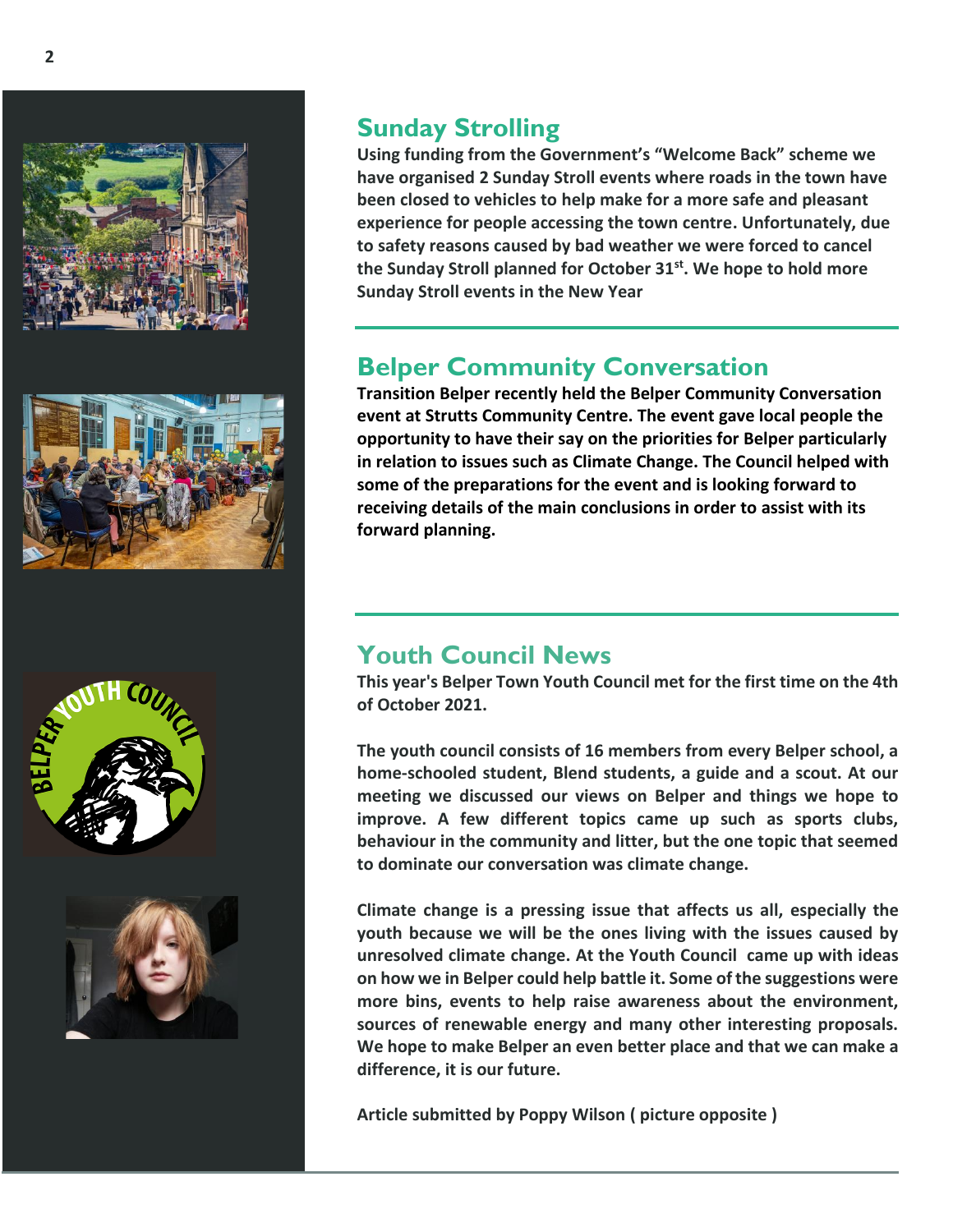





## **Taking Action on Flooding**

**We are keenly aware that the last 2 winters saw flooding in Belper and Milford. We want to take this opportunity to reassure residents that we are busy preparing and developing our Belper Flood Watch Scheme. We have several flood wardens, but we are always happy to welcome more. Please email Lead Flood Warden, Councillor Emma Monkman, [Cllremma.monkman@belpertowncouncil.gov.uk](mailto:Cllremma.monkman@belpertowncouncil.gov.uk) if you would like to join us.**

**We have affiliated our Scheme with [Communities Prepared](https://www.communitiesprepared.org.uk/) – A [Groundwork South Project](https://www.communitiesprepared.org.uk/) and have recently attended 2 excellent training opportunities and look forward to many more. We are also developing our Flood Plan for Belper and Milford, which will include a Position Statement which is being created in conjunction with Derbyshire County Council and the Environment Agency. We are in the process of acquiring equipment for use during a flood and are connecting with the emergency services to better support those affected.**

**The next stage is to connect with other Councils and Flood schemes, along the River Derwent, because flooding doesn't just affect us here in Belper and Milford.**

**If flooding happens in Belper and Milford this winter, we are more prepared than we have ever been, and we will be there for those affected, throughout**

# **Boom Childrens Literacy Festival**

**Boom Magazine have recently announced that they will be holding a Childrens Literacy Festival on 2nd April 2022, the first of its kind in Belper.**

**The event will be held at the Belper Library in the outdoor space and will offer an opportunity for people to meet outdoors and connect with the lively and growing children's literature culture in the Town. Local authors Fliss Goldsmith, Sophie Cartmel and Bernard Mensah all write books which focus on inclusion, acceptance and a broad minded approach to parenting and life.**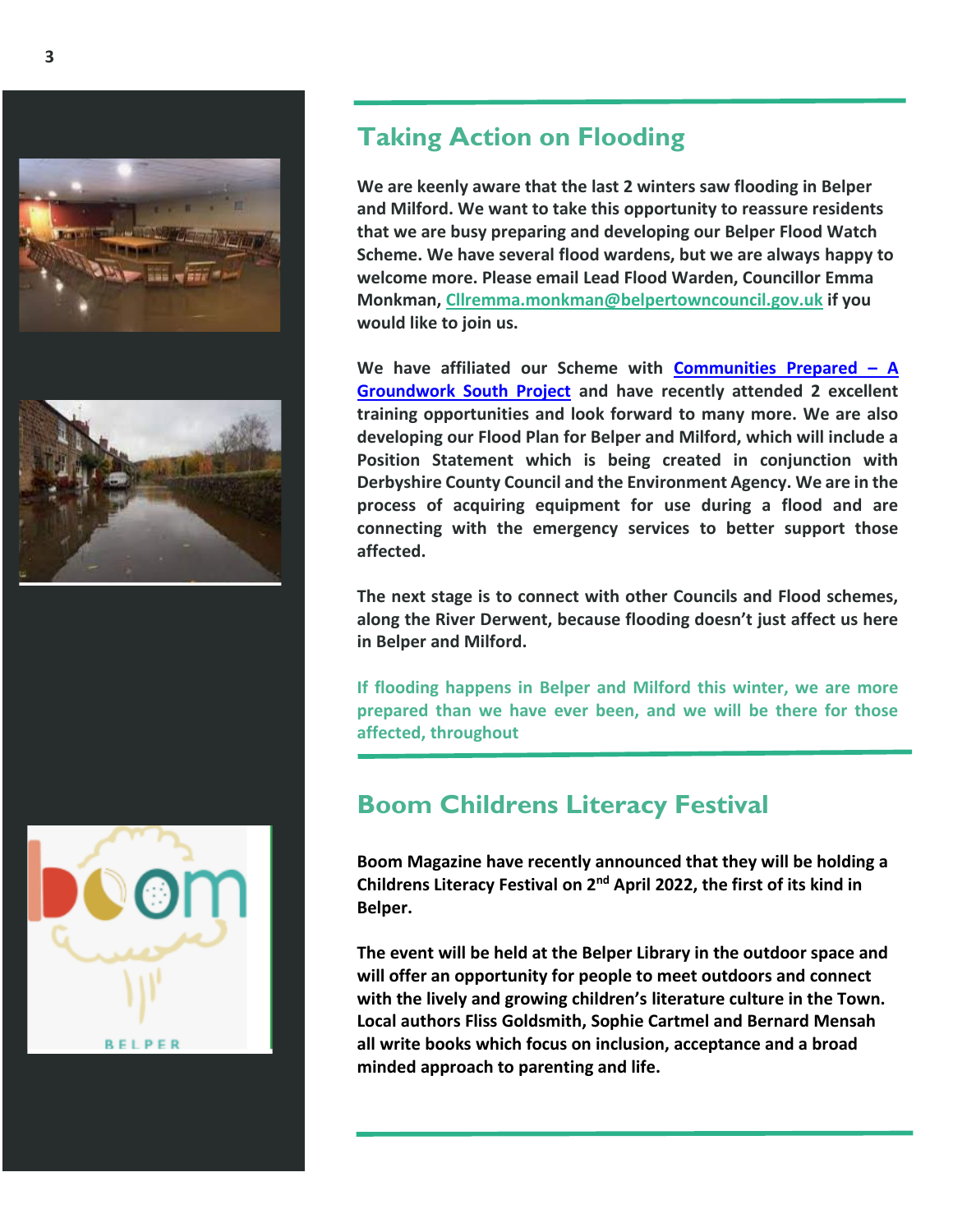# **Facts about Disability**

 **53% of UK households have a connection to someone with a Disability** 

 **19% of the UK population have a Disability**

 **80% of Disabled people have hidden impairments** 

 **8 out of 10 people were not born with their Disability**

 **16% of the Working Age population have a Disability**

 **45% of people over 65 years have a Disability**



 **Cllr Jamie Walls**

# **Making Belper more Accessible**

**Over the last 12 months the Council has been working closely with Accessible Belper to make improvements to the support provided to people with Disabling Conditions. Some of the areas the Council has been working on include :**

- **Ensuring that Grant applications to the Council cater for people with Disabling conditions**
- **Developing a new Toolkit for businesses to help them be more accessible**
- **Examining the Council's own access arrangements to identify where improvements are needed**
- **Awareness raising at a number of the Belper Market days**
- **Making representations for better provision of services such as Accessible Taxis**
- **Examining the scope for better Community Transport provision which is more easily accessible.**
- **Liaison with the Sports Centre to explore how to deliver new activities for people with Disabling conditions**

**We invite anyone with a Disabling Condition to contact us to share your experiences and make suggestions as to how the town can improve its access arrangements;the Councils Accessibility Action Plan can be viewed here** 

**<https://www.belpertowncouncil.gov.uk/accessible-belper.html>**

### **Staff and Councillors**

**Following recent elections we are pleased to welcome a new Councillor for the Belper South Ward. Councillor Jamie Walls has taken up his new duties and his contact details can be found here <https://www.belpertowncouncil.gov.uk/councillor-jamie-walls.html>**

**The Council would like to express its thanks to our recently departed Town Clerk, Emma Smith who has taken up a new post in another Council to be closer to her home and family.** 

**At the same time we are delighted to announce the appointment of our new Town Clerk, Debra Townsend, who comes to us with many years of experience working in Town and Parish Councils.**

**Debra started her duties on October 26th**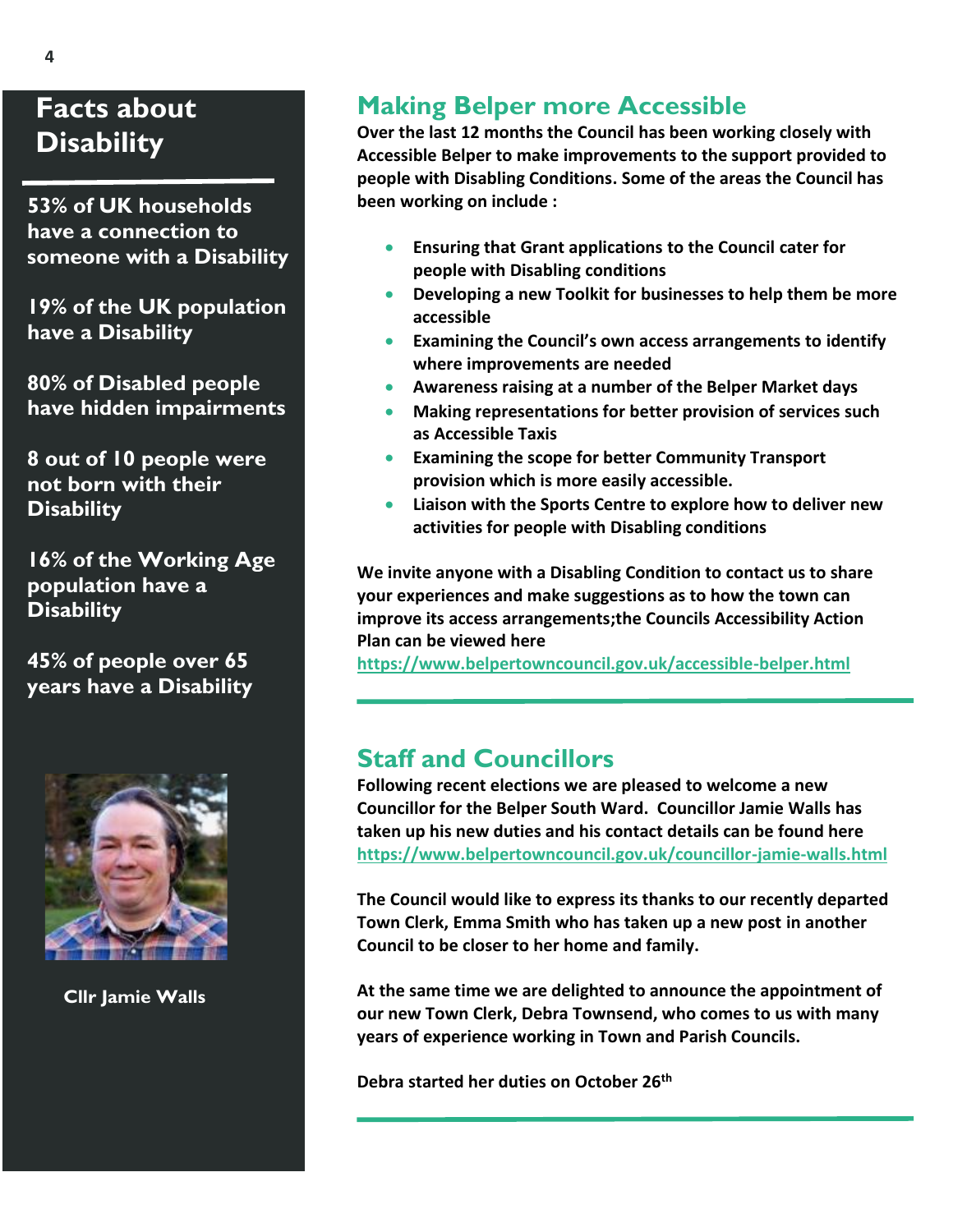







# **The Queen's Platinum Jubilee**

**The whole of the UK have been invited to celebrate the Queen's Platinum Jubilee in 2022. The Government have moved the May Bank Holiday date to June 2nd and added an additional Bank Holiday day on June 3rd .**

**The Town Council would like to invite local people to share their ideas on how the Town should be celebrating this occasion. Please contact the Town Clerk at [clerk@belpertowncouncil.gov.uk](mailto:clerk@belpertowncouncil.gov.uk)**

# **Belper Food and Community Hub and Citizens Advice Bureau Services**

**Belper Town Council have provided grant funding to the Citizens Advice Bureau for a number of years. This service has been delivered from a small rented premises on Bridge Street. Having introduced changes to working practices in order to contend with the Covid-19 pandemic over the past year, it became apparent that the service could be more accessible and effective.** 

**In order to deliver these improvements CAB has been in discussion with Hope for Belper and have now moved to the Baptist Chapel, also on Bridge Street, as part of a shared arrangement with the Food and Community Hub. This change is already delivering significant increase in uptake of their services.**

**If you think that the Citizens Advice Bureau could help you with a problem, please feel free to visit them at the Baptist Church, Bridge Street, DE56 1BA on Tuesdays or Fridays between 12 noon and 2:00 p.m. or telephone them on 0808 278 7954 during office hours to make an appointment.** 

# **Blue Box Community Fund Raising Calendars**

**The Blue Box Community project continues to fundraise for a new Community Centre on the Parks Estate. They have recently launched a Community Fundraising Calendar copies of which are available to purchase at participating shops and other outlets in the Town. For more information about Blue Box their website address is [www.blueboxbelper.co.uk](http://www.blueboxbelper.co.uk/)**